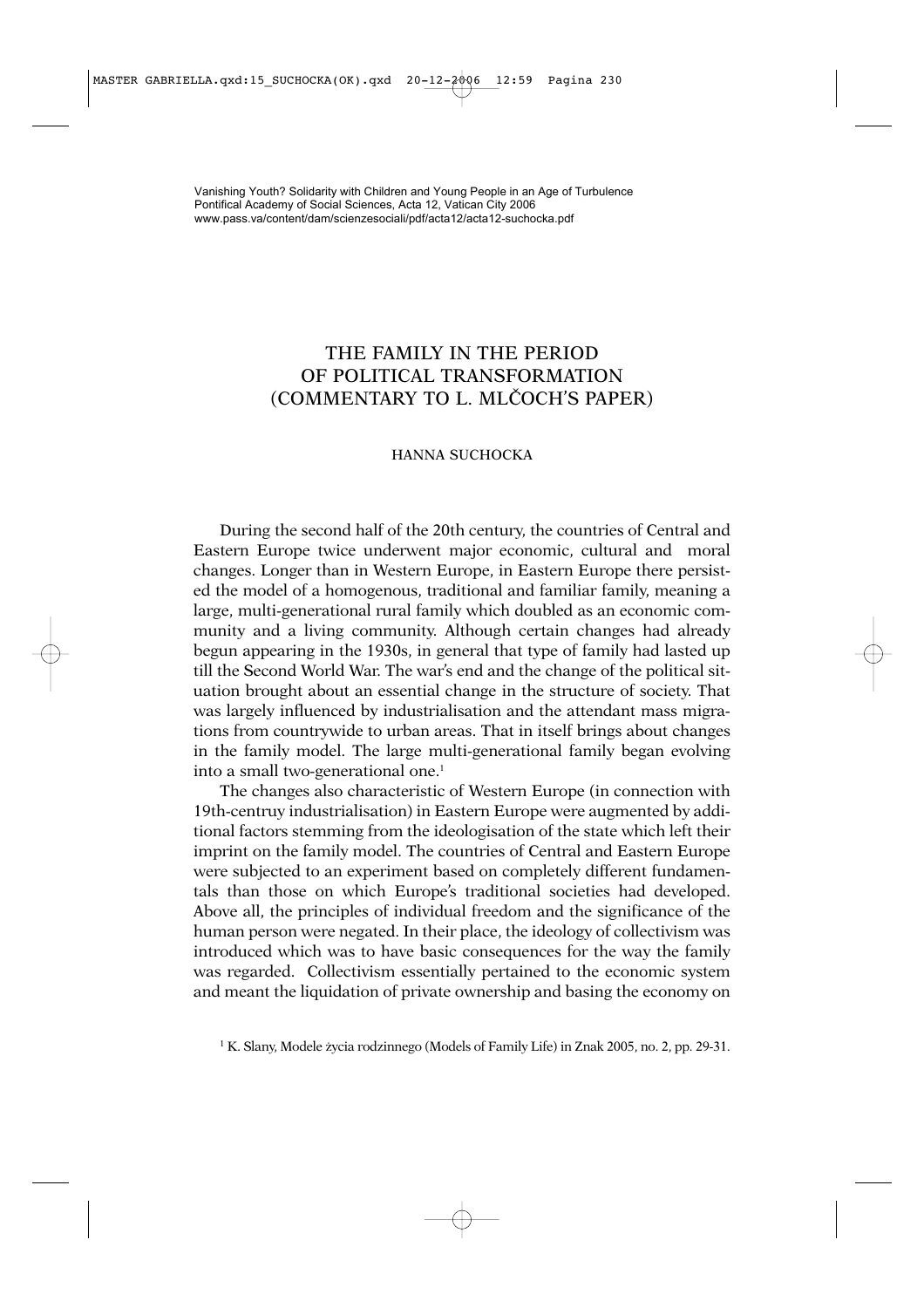a system of social or collective ownership. But it also brought about significant consequences in the realm of mores and culture as well as the functioning of the family.

Small groups, including families, ceased being responsible for their fate. Nationalisation was consistently carried out, small farms and enterprises were liquidated and things were transformed into one, great state enterprise. The state came to own everything, both as the sole employer as well as effectively the only organiser of people's free time. That also found its legal expression in the elimination of the freedom to associate. The state also distributed flats thereby leaving no room for individual initiative. Such a system had serious implications for the functioning of the family.

During the first years of the communist state's existence, there also developed a specific ideology concerning the family. The traditional family was presented as a bourgeois relic, as it was called. Such an ideology was indispensable for the new authorities to achieve their objectives. A family strong in tradition constituted a threat to the new type of state. While forcibly imposing its new ideology, the state feared the influence of the family in the realm of shaping and educating the young. Hence the entire educational system was nationalised and subordinated to a single ideology.

Working arrangements changed significantly. Paradoxically the communist system imposed what women in the West had been fighting for. It imposed universal employment for women. But that was not to be a woman's free choice. Wages were set at such a low level that the work of a single wageearner (the husband) was unable to support the family. Such large-scale employment on the part of women necessitated the creation of state nurseries and day-care centres (which Mlčoch has written about). From its earliest years, practically from infancy, the child was away from home. (To this day I can recall mothers was leading their bleary-eyed, crying children into a tram in winter at 6 AM (privately owned cars were a rarity back then) to take them to a day-care centre). That made a permanent imprint on the child. Deprived of warmth and love, the child was subjected to the rigours of a daycare centre rather than being reared in its mother's presence.

That model was forcibly implemented, imposed from above and was not, at least in many cases, based upon a woman's conscious choice. At the same time, the conviction was engrained that only a woman working outside the home was performing a valuable task. It was then that the largescale deprecation of housework as well as of the home and family was begun, and that has made an imprint on the way the role of women and housework is perceived to this day.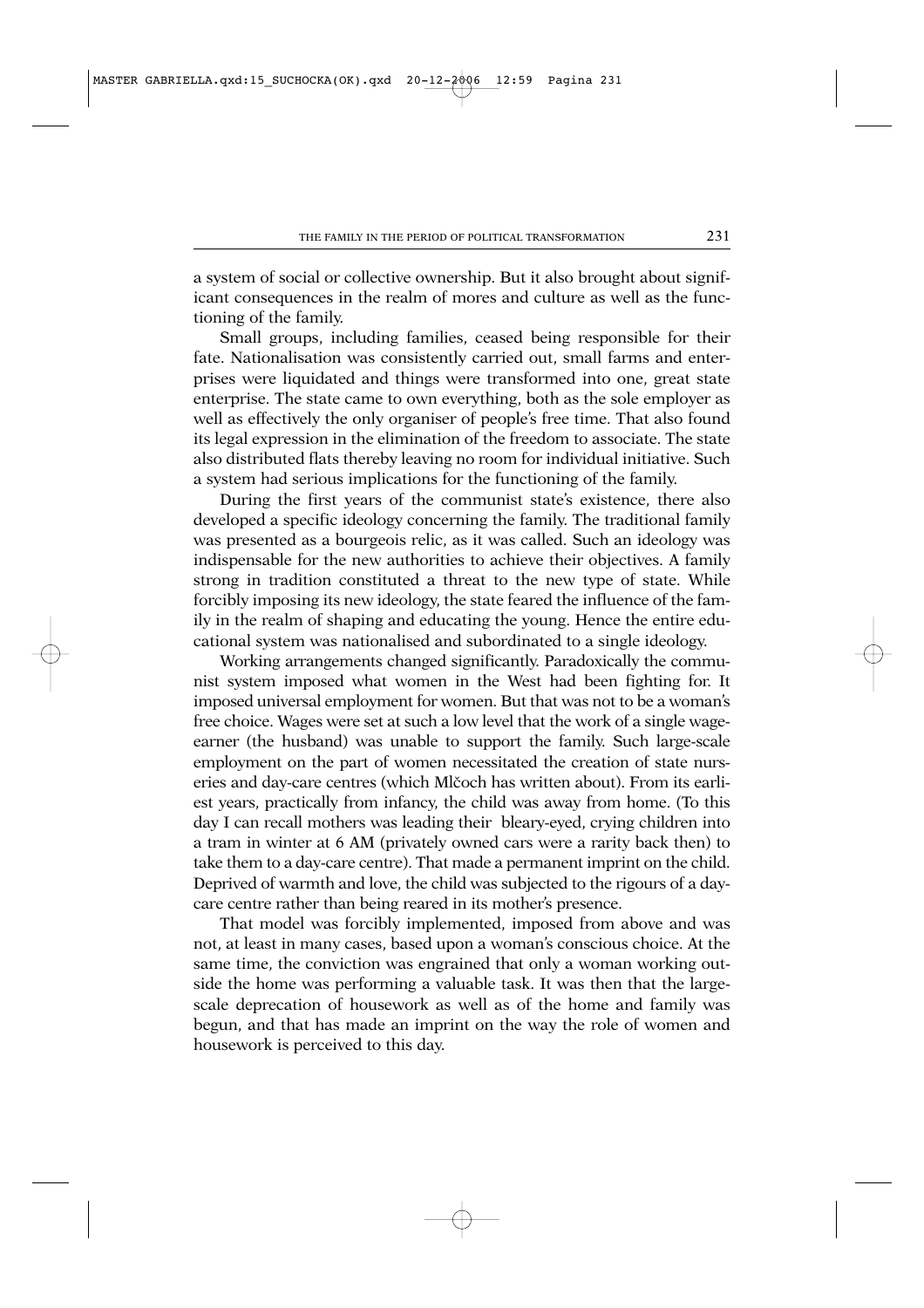The results of that policy varied and produced different effects in individual countries. To some extent, the Church was able to offset such drastic deprecation of housework performed by women. It must be remembered, however, that the Church itself was oppressed.

In particular, the role it performed in society was subjected to indoctrination. The widely promoted view was that the Church's role was in decline in modern society. Its influence in various countries was unusually restricted.

Without a doubt, the Church in Poland did retain a good deal of its sovereignty, largely thanks to the strength and wisdom of Cardinal Wyszyński. But, in many circles, state propaganda did succeed in undermining the credibility of Church teaching. Although Polish society constantly declared itself to be 90 percent Catholic, state propaganda did have an effect. This was particularly the case as regards issues connected with abortion and what was called planned parenthood, as well as easy divorces which only through the will of the state were quickly introduced into the civil code.

One of the elements of communist ideology was the concept of 'conscious maternity'. The concept of 'conscious maternity' was based on the total permissibility of abortion. In the communist countries, abortion effectively became a normal contraceptive technique. Owing to backwardness and limited access to modern contraceptives as well as a lack of education, that was the 'simplest' method of birth control, and one financed by the state to boot. The Church's voice was unable to penetrate even in a country such as Poland. And also in Poland a law was passed making abortion widely available (1957). That law remained in force for about 40 years. What is more, it won social acceptance. Women accepted abortion. What was known as the new intelligentsia, educated under communism and usually coming from large peasant and worker families, accepted that model of family planning, regarding it as more convenient and more in tune with modern requirements. Women having many children were subjected to social ostracism. They were ridiculed and frowned upon by their superiors at work. That, of course, put them under pressure to confirm to the model imposed from above.

In that context, an important observation can be made. Although the Soviet bloc of that era was completely isolated from Western influence as regards its economic system, one may observe that certain processes affecting the family model appeared to run parallel. They even included similar slogans advocating liberation from the bourgeois family model. The difference was that those processes were taking place on the basis of completely opposite ideological concepts. In the West, those were grass-roots movements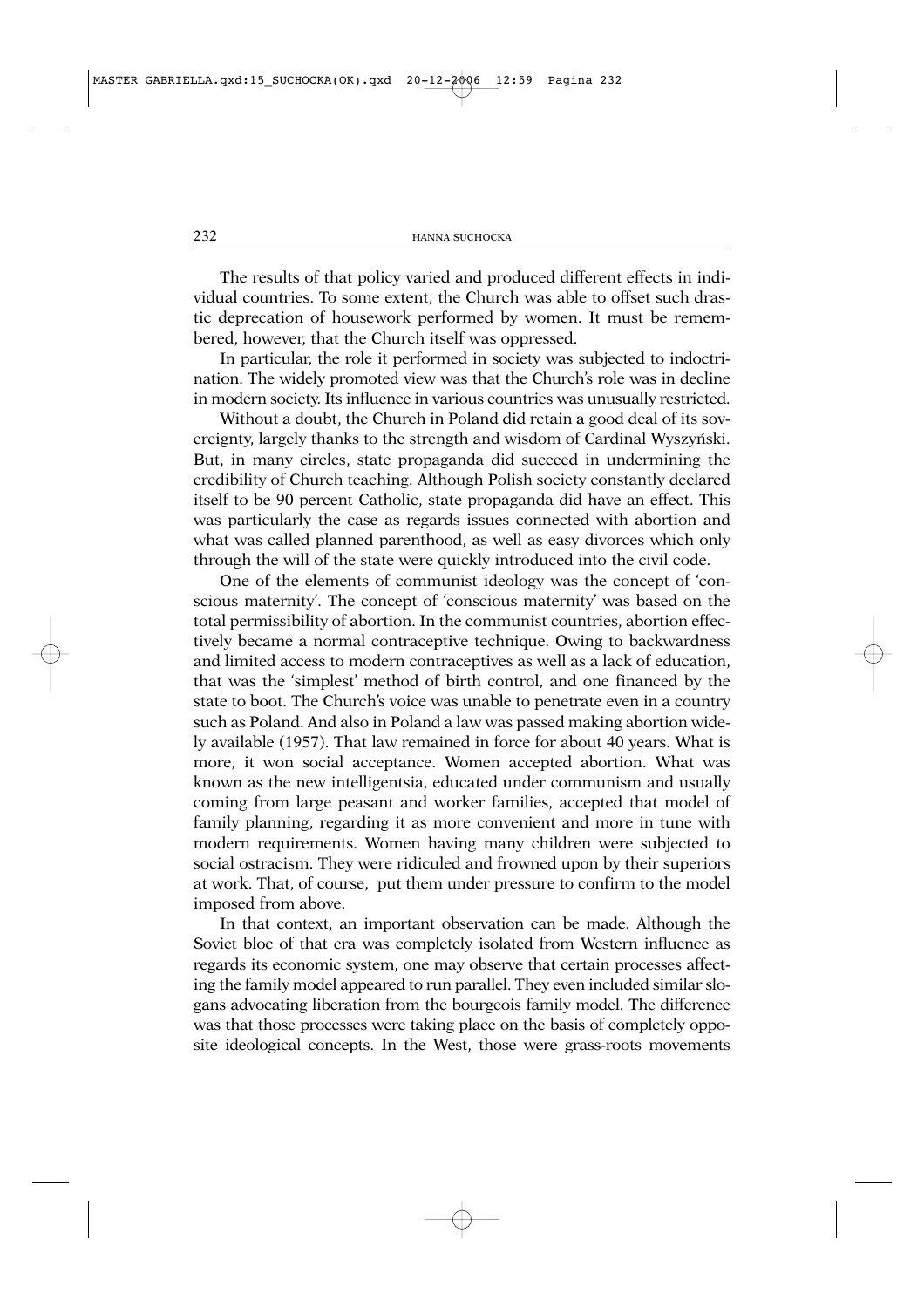based on guaranteed freedom of choice. In a socialist state, they developed not on the basis of freedom of choice but were rooted in the subordination of the individual and family to the state; (as well as in the state's take-over, in some extend, of functions traditionally belonging to the family).

In other words, while living behind the iron curtain, we were far from Europe in the sense of positive economic and technical progress. But, probably without fully realising it, we caught up to Europe in the negative sense of limiting the number of births and restricting the role of the family in society.

Such a policy produced concrete results, and a visible decline in the number of births ensued. Immediately after the war Poland experienced a baby boom. But the years that followed brought about a significant decline in the birth rate. As a result of the post-war baby boom, in the early 1960s the well-known slogan 'a thousand schools for Poland's 1,000th birthday' (in 1966) was launched. It soon turned out, however, that classrooms were growing empty, and the school buildings had to be used for other purposes. A characteristic thing was that similar tendencies were observed in all the communist states. Being a Catholic, or rather declaring oneself a Catholic, did not essentially deter the mentality of the new homo sovieticus from having abortions. In that situation, Cardinal Wyszyński made exceptionally dramatic appeals. But those appeals did not reach society on a mass scale.

Nevertheless, in states where the role of the Church was strong, already in the communist period a grass-roots movement emerged in the parishes which was to modify general pro-abortion attitudes. The first right-to-life movements attached to the Church and independent of the state sprang up. They did not significantly affect Poland's demographics, but they did encourage reflection and spread basic knowledge about the Church's teachings on defending human life. Advice and assistance centres for pregnant mothers were set up. They received assistance to discourage them having abortions.

At the start of the 1970s, the authorities also realised the effects of their policies and how they were depopulating the country. Hence a number of new solutions were introduced – benefits for mothers giving birth, especially extremely long, paid maternity leaves. That failed to produce any radical improvement in the demographic situation, because attitudinal changes had already taken place in the mentality of women who by and large came to reject the large-family model.

Again we are touching upon one of the paradoxes of the communist system, particularly in Poland. Despite such a policy deprecating the role of the family, the family has nevertheless survived. And, thanks to the Church's strong tradition, it has retained as a nearly society-wide norm christening,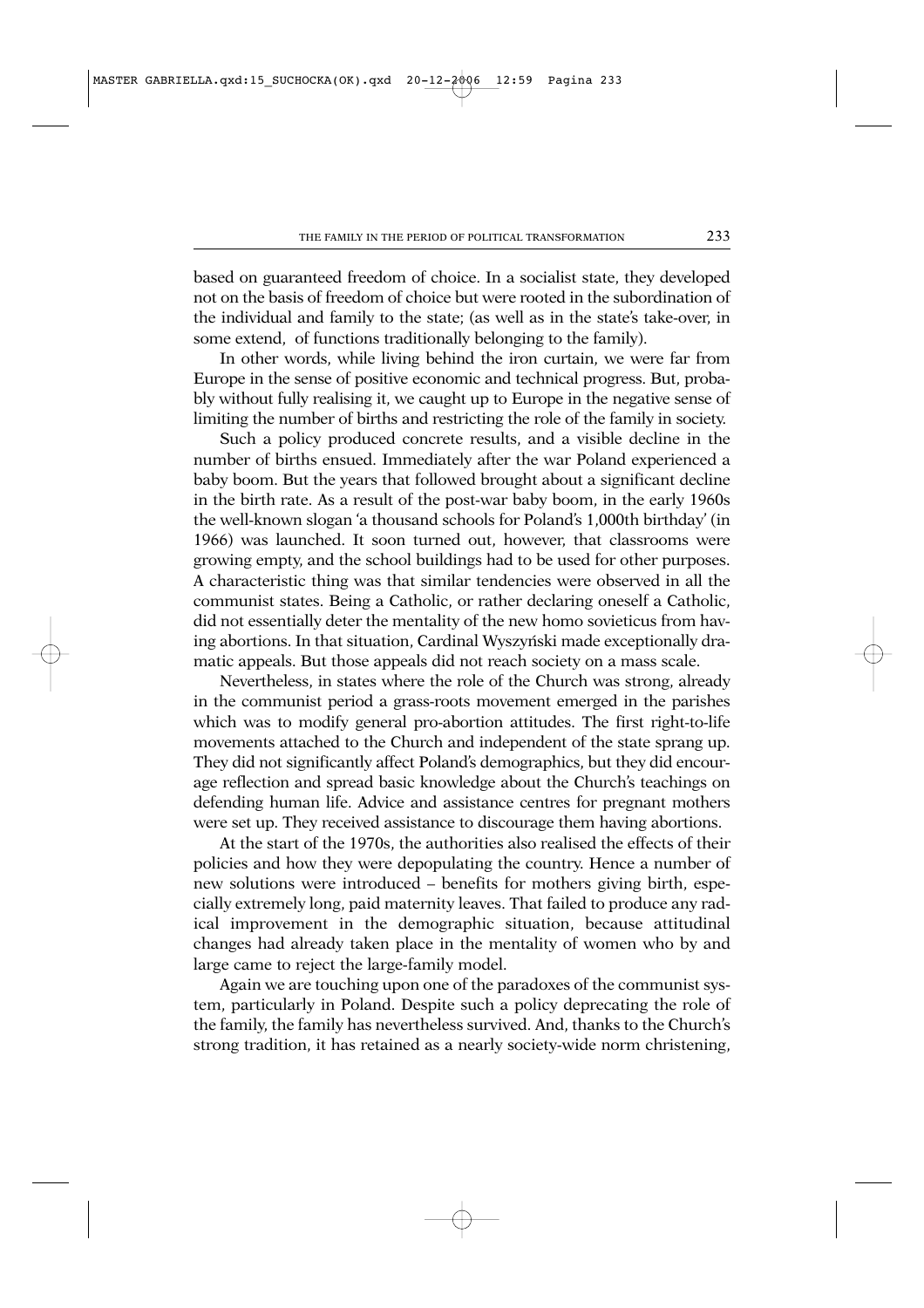marriages and First Holy Communion, celebrated in a family and religious way. That certainly set Polish society apart from that of other communist states. Paradoxically, for a society that was poor, plagued by housing difficulties and deprived of access to the civilisation of consumption the easiest solution was the gather together in the family. To some extent, therefore, the family had retained its social functions out of necessity.

The societies of Central Europe were subjected to other significant revaluation in the final decade of the 20th century as a result of the process of political transformation. The change of system in the post-communist countries brought about not only economic and political changes but above all social changes producing significant consequences in society's mentality.

It should be emphasised that transformation was a necessity. It meant a reversion to the principles on which the functioning of democratic societies is based. Above all, it meant a return to freedom, to the individual, to the human person as a central value. By the same token, it meant moving away from collectivism and a centrally steered distribution system towards a market economy. But a process of such fundamental change was not without its side-effects.

Toppling the existing system also meant destroying everything that provided a sense of security and stemmed from the omnipresent socialist state which extended its 'care' to everyone and to all fields of human endeavour. Now the state had ceased organising life's time, pace and rhythm.

Exceptionally painful negative consequences, especially the scope of unemployment were something completely new. They also affected relations within the family. Unemployed parents, especially jobless fathers, lost authority in the eyes of their children. The necessity of liquidating obsolete state workplaces affected women first and foremost. They returned home as losers with a sense of defeat. They did not undertake the role of a mother managing a household by choice but as a result of rejection. Deprived of their jobs, they were not accepted in the role of housewives either by themselves or by others.

The media promoted and to this day continue to promote the view that housework is something second-rate. Recently one of the more serious Polish weeklies ran a report on the situation of women in the home where in harsh terms it is started that 'the politicians ruling today and invoking the teachings of the Church would prefer to herd women back into the home.' The word 'herd' has an exceptionally pejorative connotation suggesting that such a woman is close to being a social outcast. That does not help to change the way people think.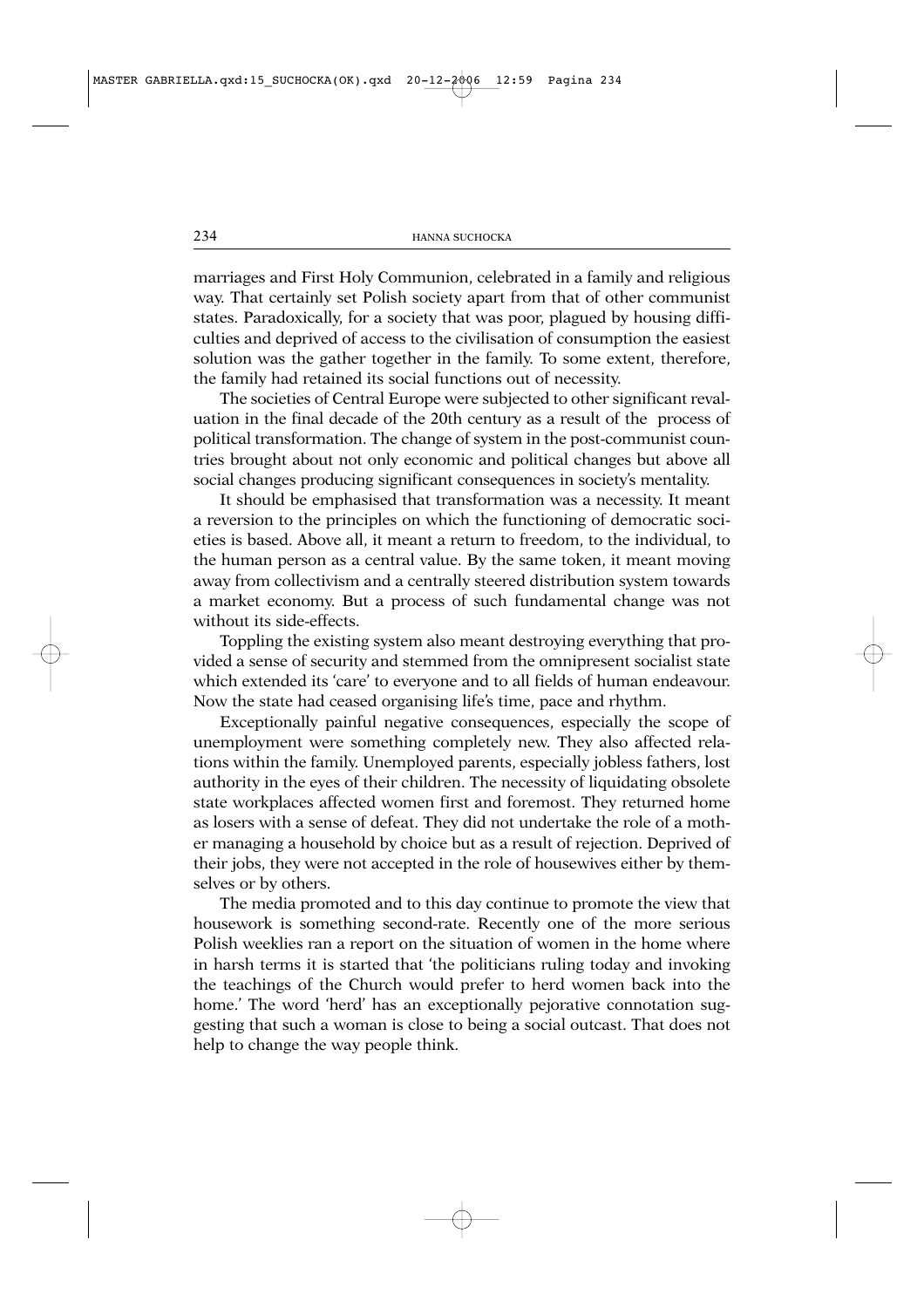The transformation period was also connected with the rejection of traditional bans. In that area it turned out that the authority of the Church, which had been so great in the communist period and had helped to preserve the values of freedom in society, was not perhaps totally rejected but to a large extent ignored. Although the ethical catalogue based on the Church's social teaching was widely discussed during that first pioneering period of the transformation, it did not constitute the basic foundation of the new social relations in a society that was in the main Catholic.

The post-communist societies wanted to catch up with the Western states in a short space of time and embarked on the pursuit of an ambiguously defined freedom not firmly rooted in values.

It would appear that the most negative consequences were caused by confusion in the realm of fundamental values. That especially affected the family and young people. Amid the opening that occurred, when the iron curtain collapsed and broad access to Western cultural patterns was obtained, the model of the family or human relationships presented in the Western media were erroneously perceived as the desirable, modern family model. Those family bonds that had survived communism began breaking down, Freedom was also perceived as liberation from the family. The family, especially children, started being regarded as a burden to those pursuing a career. The process of economic change as well as adapting the economies of post-communist states to the world's developed economies proceeded at a far slower pace than the adoption and emulation of Western lifestyles with all their negative traits. That was the result of several different factors.

One can agree with Mlčoch that the drive to get rich quick made a significant imprint on things. The civilisation of consumption, promoted by advertisers, indoctrinated people into believing that the acquisition of this or that product would fulfil all their expectations. The domination of the consumer civilisation to a considerable extent ensured the victory of the culture of having over the culture of being. The drive to possess everything as soon as possible replaced the positive principle of traditional entrepreneurship – of gradually getting ahead. In place of the toppled system of values a new one started to be built – a seemingly modern one in tune with world-wide trends.

The family and traditional values became something that did not fully fit this new vision of freedom.

Studies conducted in Poland since 1989 have shown a permanent decline in the fertility rate. The number of contracted marriages has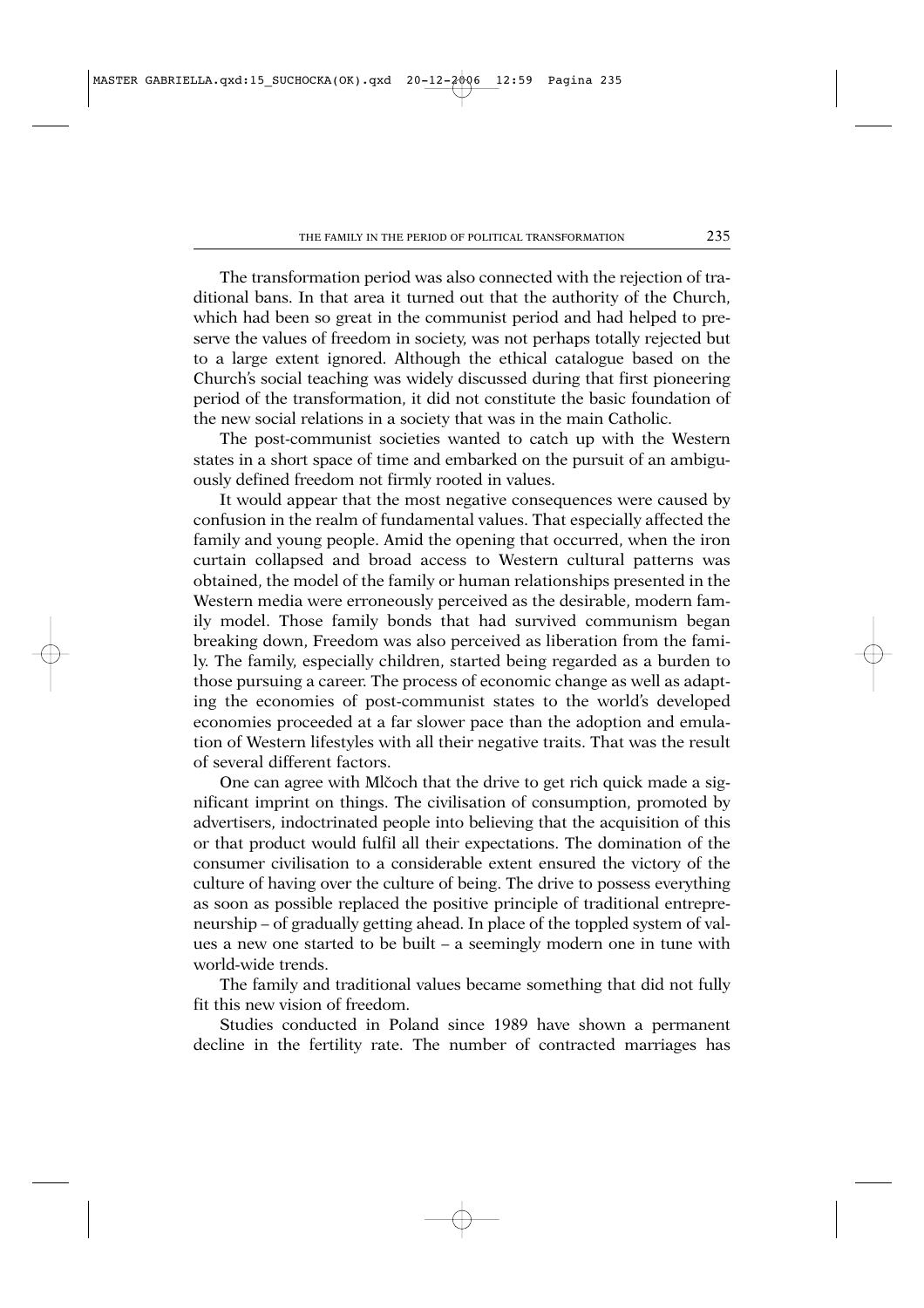

TABLE 1. NUMBER OF CONTRACTING MARRIAGES.

declined considerably (Table 1), and divorces have been on the upswing (Table 2). As a result, the structure of households began to change. Onefamily households dominated, but the number of non-family households began increasing, accounting for 26.4 percent in 2002.<sup>2</sup>

Young people, who are always interested in what is new and shocking, were subject to negative influence and risked making the wrong choices in life.

Worth quoting is a rather original description of the younger generation provided by one of its members: 'Today's young people are infected with the ideology of pleasure, and common sense has lost its moral basis – I am the only one that counts. Today's youth try to use alcohol, drugs and sex to compensate for the lack of feelings and love they did not receive from their parents – I am the only one that counts. The present generation is characterised by an attitude of insensitivity, irresponsibility and lack of empathy – I am the only one that counts'.3

Such a description of young people appears exceptionally pessimistic and tragic. But we ourselves have ended up in the trap of our own choosing. On the one hand, we sought 'liberation' from traditional family dependencies and ties. On the other hand, that liberty has created a sense of emptiness, confusion and rootlessness.

<sup>&</sup>lt;sup>2</sup> J. Jóźwiak, Families and families households, Report. 2.

<sup>&</sup>lt;sup>3</sup> M. Minkowitsch, Rodzina i m**/**odzież w dzisiejszym świecie (The family and youth in today's world) in Rodzina wspólnotą szczęścia (International Family Congress, Lublin 23-25 April 2004), Lublin 2005, p. 179.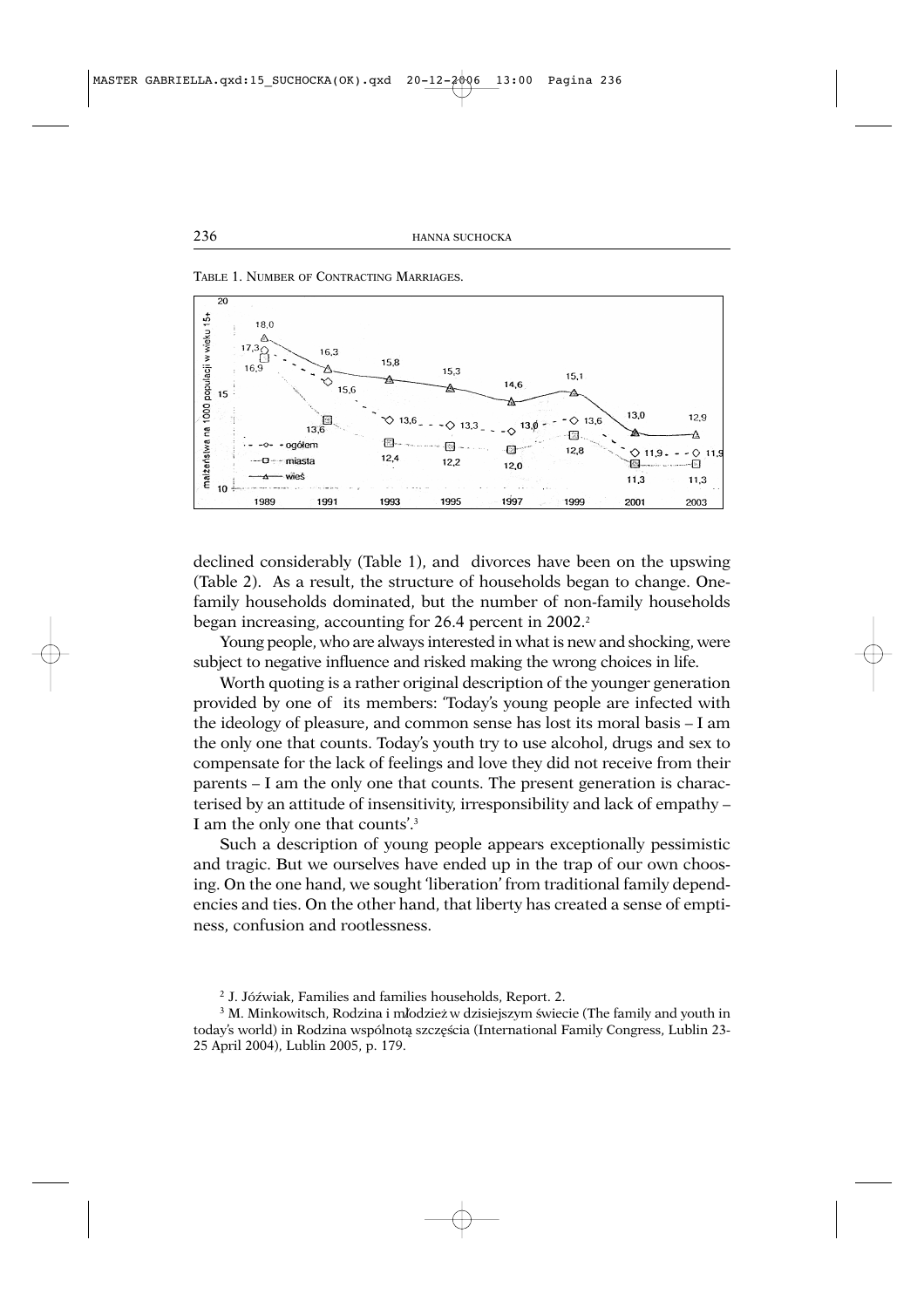

TABLE 2. NUMBER OF DIVORCES.

The danger of such a simplistic perception of modernity and freedom causing irreversibly negative consequences to the social structure was forcefully accentuated by John Paul II during his first pilgrimage to democratic Poland in 1991. He focused on the Ten Commandments and in particular recalled the role of the family and the right to life. The words of John Paul II were rather harsh: 'Our century is an age encumbered by the death of millions of innocent people. (…) To that vast burial ground of victims of human cruelty in our century is added the huge cemetery of the unborn'. And he posed the question: is there any human assembly or any parliament that has got the right to legalise the murder of an innocent and defenceless human being?'.4

He recalled that the new society must be built on the durable foundations of values. The surprising thing was that a society so attached to the Holy Father, so ready to follow him in his pilgrimages and so attentive to his words when a certain 'political programme' was being voiced (such as his 1979 appeal to transcend the boundaries of systems), this time did not take up the challenge. What is more, society did not understand those words, critically evaluated them and found them too conservative for the contemporary world. That only showed the scope of moral confusion, the extent of confusion existing within the value system. It may be said that the long-standing communist indoctrination regarding the role of the family

<sup>4</sup> Giovanni Paolo II, Omelia della messa celebrata nell'aeroporto militare di Radom, 4 giugno 1991, in: *Insegnamenti di Giovanni Paolo II*, XIV, 1, 1991, p. 1470.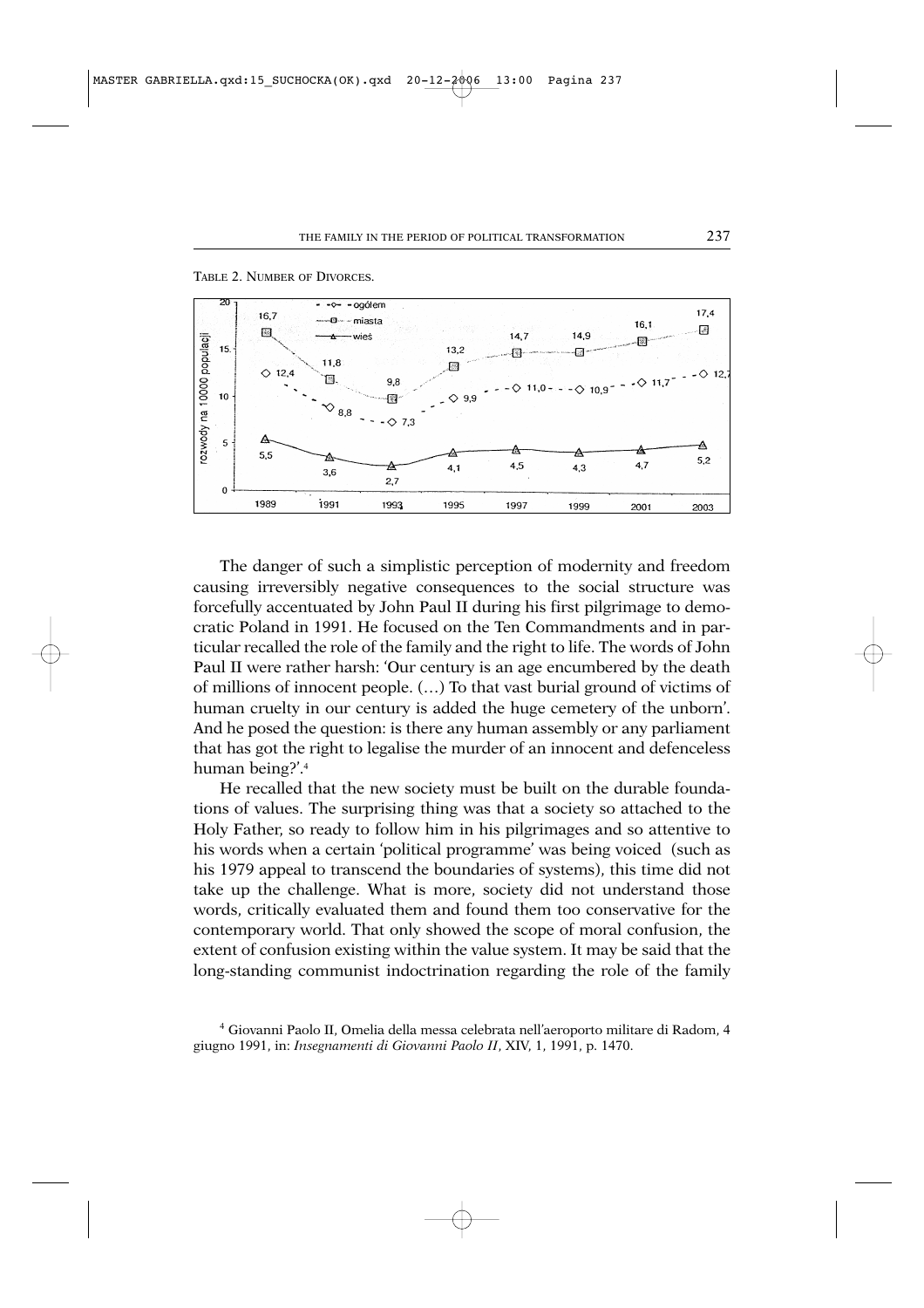and birth limitation was overlapped by new tendencies of erroneously conceived liberalism perceived as unrestricted freedom and the domination of the right to choose over the right to life.

But those words of the Holy Father did get taken up by a group of MPs with Christian roots who prepared draft legislation significantly restricting abortions. In 1993, the law was passed over numerous protests. It should be noted, however, that it has remained in force to this day, in spite of numerous attempts to change it. How has it influenced things? In statistical terms, the number of abortions have declined. But the issue of an underground abortion circuit remains an open question. Despite so restrictive a law, since 1989 the share of people in the 0-14 age group in Poland's



TABLE 3. NUMBER OF POPULATION IN THE AGE 0-14 IN TOTAL NUMBER OF POLISH POPULATION.

overall population has been declining (Table 3). As is often emphasised, one of the basic reasons for that situation is the growing cost of supporting and rearing a child. However, I believe that to be only part of the truth.

In the present situation, one can observe two, in some sense opposite tendencies coexisting side by side. On the one hand there is the syndrome of erroneously perceived modernity, informal relationships, frequent divorces and new post-divorce marriages which face children with having two fathers (their biological one and their mother's current partner) or two mothers in the family. On the other hand, the gradual revaluation of such attitudes may be detected. Many young, well-educated women consciously decide to return in some sense to the traditional family model, to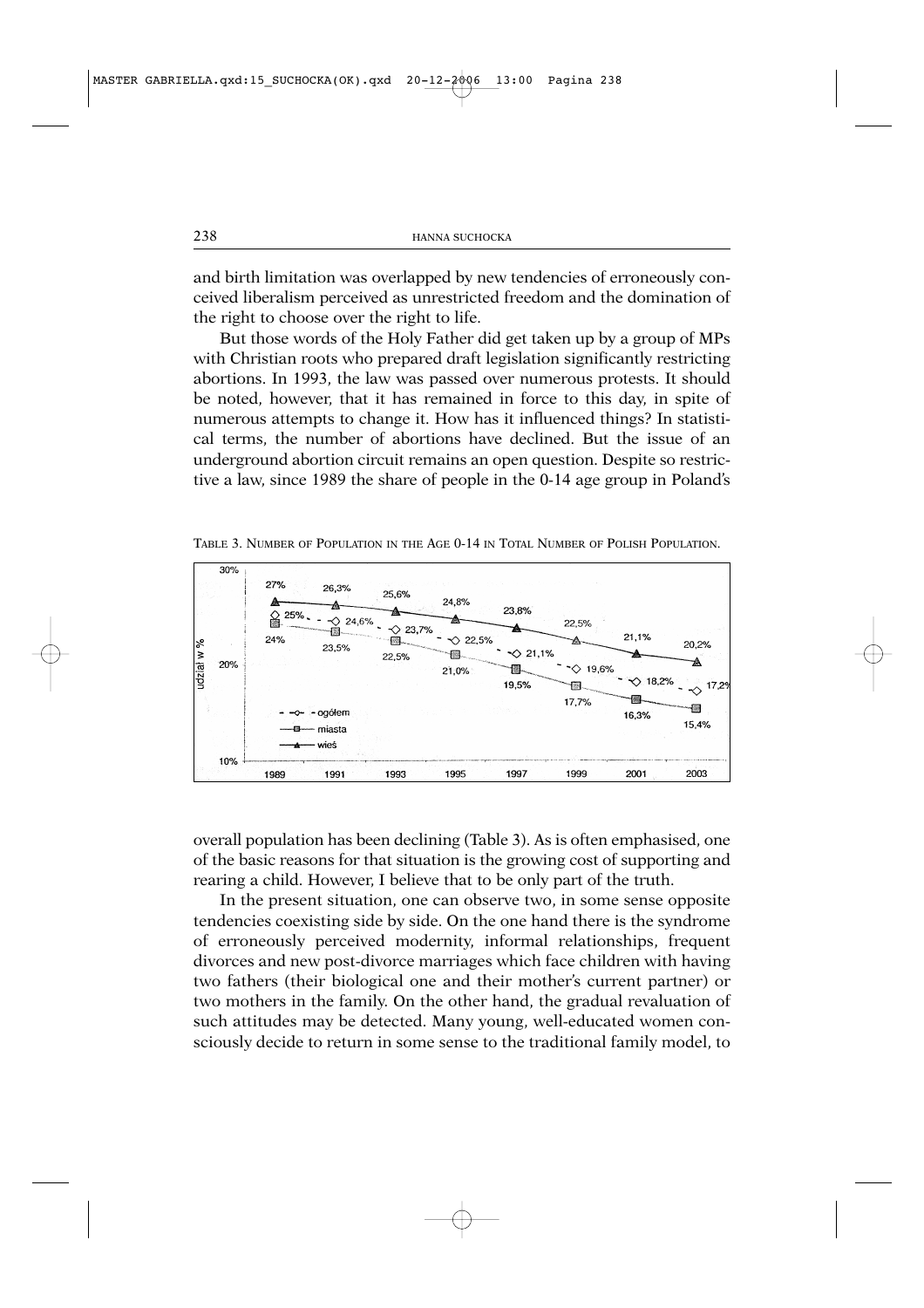have children and be with them during their early childhood. That, of course, is connected to the growing affluence of certain social groups. So far, this has been a rather limited development affecting only a small, statistically inscrutable percentage of women. Such behaviour nevertheless marks an attempt to break down a certain stereotype about a woman's work in the family. It is difficult to speak of any clear tendency. But certain symptoms may already be detected, and perhaps in future those positive examples may become a model to be emulated. That is nevertheless a very slow process, if indeed it actually becomes a process and not only a short-lived syndrome.

For certain changes to take place, it is necessary for many conditions to be fulfilled. That requires first of all a change in the long-standing way the women's role at home has been perceived. Housework continues to be presented in a negative light. The latest studies show that as many of 55 percent of all adult women work in the home (app. 6 million), but not on the basis of free choice but out of necessity. Attitudes in which such a choice is a woman's conscious and desired decision should be promoted.

A key factor is a change of mentality. Also necessary is something many governments have been grappling with: finding solutions to raise the esteem of housework by means of appropriate social benefits guaranteed by law. It is extremely important to find solutions that are commensurate with the situation of the state and do not evoke reactions opposite of what is intended. One cannot apply the same solutions used under certain conditions by the communist state, when the state as the sole employer could enact whatever norms served its purposes. Today it is difficult to enact legislation obliging private employers to keep the jobs of women on maternity leave available to them when they return to work. But an entire differentiated system of measures can be envisaged such as longer maternity leaves, counting

housework towards old-age pensions, flexible working time and tax incentives that will make it worth an employer's while to employ women following maternity leaves.

And that should be the aim of long-range social policy.

In this context, the views of the same young person who had so pessimistically described young people may be cited. He also believes 'today's young people to be a generation that, because of the consequences of the 1960s and '70s, deeply understand the value of family and what it means to grow up in a durable and stable family. Today's youth understand the significance of family, because they've got more experience that previous gen